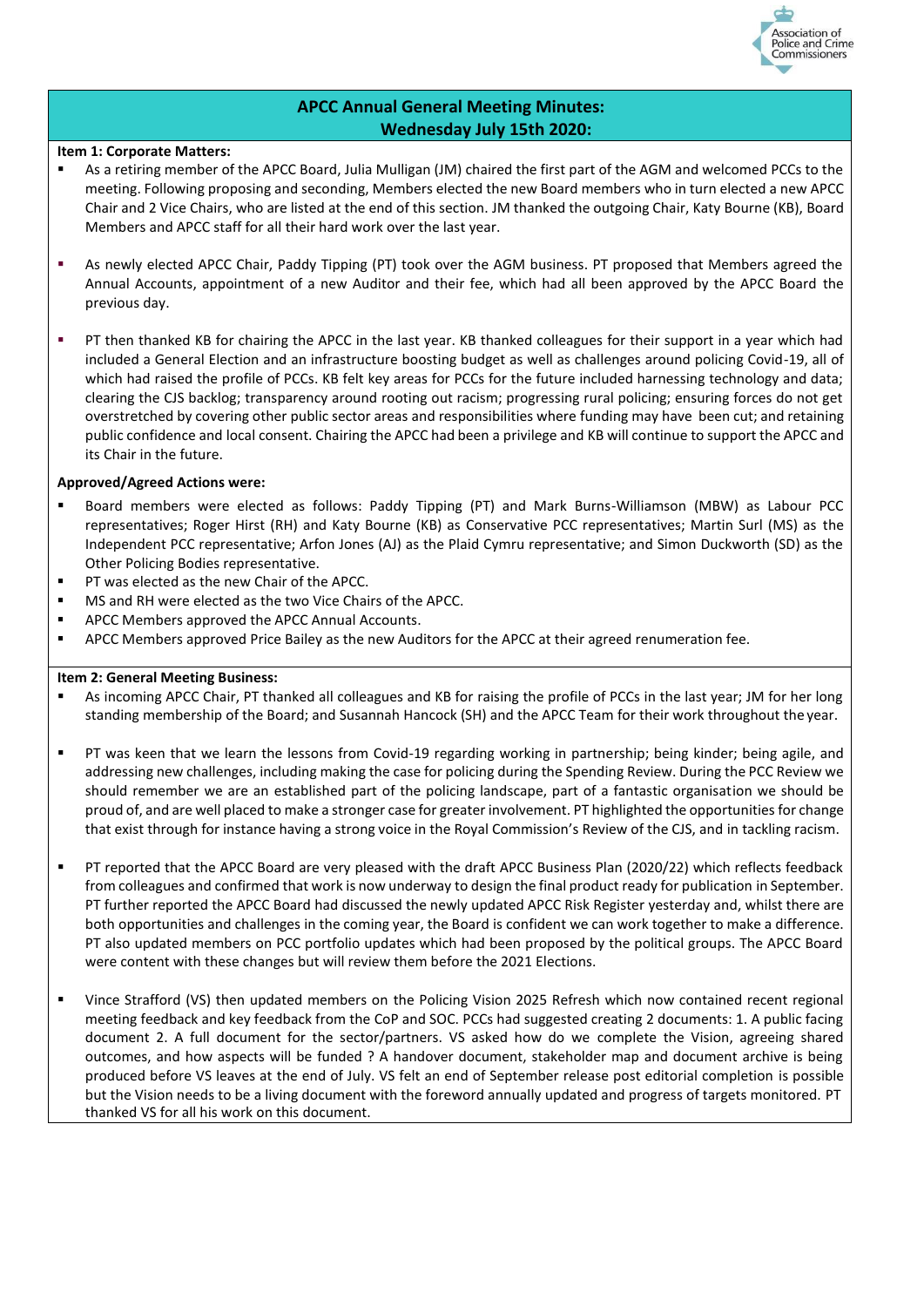## $AGM-15.07.$



#### **Approved/Agreed Actions were:**

- The minutes of the last APCC General Meeting were agreed.
- The APCC Business Plan should proceed to the final editing and design stage so that it could be launched in September.
- **PCCs should feedback further comments on the Policing Vision 2025 Refresh to VS within the next week.**

#### **Item 3: Matthew Rycroft CBE, Permanent Secretary at the Home Office:**

- PT welcomed Matthew Rycroft (MR), Permanent Secretary at the Home Office, to the General Meeting. MR thanked the APCC for the invite and noted he had taken over at the Home Office on the first day of lockdown and that Covid-19 had posed a huge challenge to the Department, and policing, over the last four months. He felt that policing had stepped up to this challenge and its reputation had been enhanced during the course of this crisis. MR noted that there has been a good link up between the department and policing through regular calls with Chief Constables in the crisis.
- MR was looking forward to working with the APCC and building on the Home Office's strong relationship with PCCs. He agreed on the big issues raised by PT and highlighted keeping the public safe is a primary duty of government, with supporting policing via Operation Uplift an example of this, and PCCs are essential to that. He said that we do not know the precise timetable for the Spending Review yet but it is tight and there are gaps in income this financial year due to Covid-19.
- MR stated that tackling racism is also a big issue for the country and the department.

#### **Key Points raised by PCCs:**

- RH, PCC for Essex and Finance Lead for the APCC, said that PCCs supported the efforts of the Home Office, recognised we are in this together and referred to the team jointly put together by the APCC/NPCC which had led our Spending Review work for some time. PCCs support the Uplift programme and have welcomed the freedom around the council tax precept, which has helped provide necessary reinvestment in prevention and early intervention. Now we must face the Covid crisis where police forces have spent £30m on PPE and need that reimbursed. PCCs are also concerned about the projected deficit impact on council tax collection/business rates. MR stated a PPE reimbursement can be expected imminently and regarding council tax, the Home Office must become better joined up with the MHCLG to resolve these big issues.
- MBW, PCC for West Yorkshire, asked for more information on devolution, referencing the devolution deal currently being consulted on in West Yorkshire, the White Paper on Local Government, and the PCC review. He said there is concern that the PCC policing governance role is not being recognised or preserved. MR said he is still talking to Ministers about how and when the PCC review will take place but the manifesto commitment on accountability is set in stone, and will be taken forward asap. The role of PCCs has developed significantly since 2012 and this review is about taking stock. Consideration of fire governance proposals is also being considered though this will be taken forward post 2021 Elections.
- Alun Michael (AM), PCC for South Wales, highlighted the good levels of cooperation between PCCs and Chief Constables in Wales which has been recognised by various bodies. MR accepted his invitation to come and see this work.
- **■** Marc Jones (MJ), PCC for Lincolnshire, reported that the Mackey SOC Review was a great piece of work but we are now in a post Covid space and our efforts must match up with the Spending Review. MJ is keeping the dialogue going with partners around creating an effective SOC system, including hosting a cross-agency roundtable, and welcomes the cooperation between the department, the APCC and NPCC. MR noted Mackey was an important first step and the Home Office is determined to be ambitious in this space, maintain momentum and create a genuine system, with PCCs feeding into the Spending Review on this.
- Stephen Mold (SM), PFCC for Northamptonshire, asked how do we make sure we join up our policing technology systems as we need data connectivity across all government departments and police forces ? MR stated it is important that the ESMCP has the capability and the kit required for this and that we cannot run two parallel systems.

#### **Item 4: Rt Hon Robert Buckland QC, Secretary of State for Justice and Lord Chancellor: MD/AC:**

PT welcomed the Rt Hon Robert Buckland QC (RB), Secretary of State for Justice and Lord Chancellor, to the General Meeting. RB thanked the APCC for the invite and noted he recognised and valued PCCs including the 'and crime' part of the role. RB stated the CJS is changing due to Covid-19 but these forced issues were needed and some will be permanent.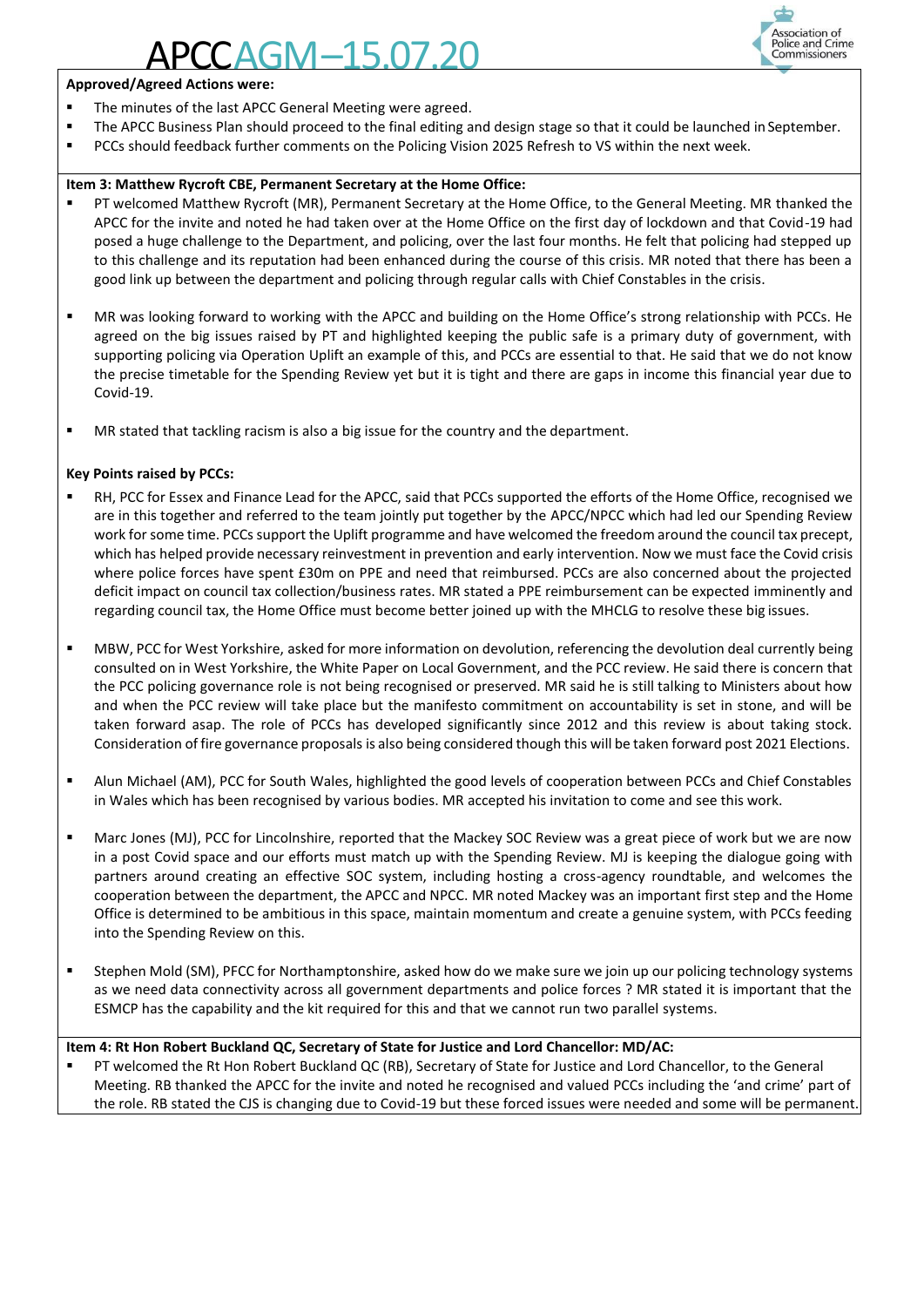# $AGM-15.07$



- RB outlined government priorities of reducing crime, protecting the public, and supporting victims. He believed every department of state must be a criminal justice partner and issues must be addressed in a different way to prevent them becoming court/justice issues. A Crime and Justice Taskforce has been set up and the Probation Service is changing too. RB wants to see closer integration of probation and policing services and closer co-commissioning with PCCs in the future.
- RB stated we must reform sentences; increase monitoring on license; implement White Paper measures for the most violent and sexual offenders; address the causes of offending such as mental health and drug addiction; and improve our pre-sentence reports. We cannot forget victims and we are working across government to support victims and witnesses. He thanked PCCs for their use of ISVA funding. A Domestic Abuse Bill is also progressing and a Victims Law is coming.
- RB has asked officials to look at and learn the lessons from joined up partnership working with LCJBs and PCCs. RT sees PCCs as key local leaders and asked if PCCs can share their data across areas to help drive up performance. RB set PCCs a challenge to continue to work effectively in partnership at a local level.

#### **Key Points raised by PCCs:**

- JM, PFCC for North Yorkshire and APCC Victims Portfolio Lead, thanked RB for coming today and for facilitating funding to address domestic abuse. Given the CSR and funding support for domestic violence and sexual violence victims is ending, JM asked if representation can be made on ploughing back any underspends as caseloads and complexities are increasing ? RB requested that PCCs continue to feed in case studies to help provide evidence base information for inclusion in the Spending Review with the Treasury.
- Sue Mountstevens (SM), PCC for Avon & Somerset and APCC CJS Portfolio Deputy Lead, thanked RB for the victims funding but highlighted that court backlogs are failing our system and we now need a radical approach. RB stated how we can scale up case resolution during the recovery is being looked at. His ambition is to ensure we are working at full capacity within social distancing limits. 10 more courts are about to open and RB wants dozens more to open across the country. RB is also looking at staggering opening hours and wants practical scaling up and PCC engagement on this.
- Hardyal Dhindsa (HD), PCC for Derbyshire and APCC EDHR Portfolio Lead, raised the issue of BAME representation in the CJS. RB reported that it is recognised there is more we can do to encourage BAME opportunities including through for example sitting with Judges for longer periods and he wanted to work with PCCs on this.

#### **Approved/Agreed Actions were:**

The Lord Chancellor will write to the APCC requesting PCC help including through greater sharing of national and local data to improve performance.

#### **Item 5: Finance, Spending Review & Commercial Update:**

#### **Item 5.1: Finance & Spending Review Update:**

- RH, PFCC for Essex and APCC Finance Lead, reported that the APCC had been working hard on the Spending Review case as a key part of a joint team with NPCC, PACCTS and OPCC Teams. . The current focus of the work is on:
- Establishing the baseline, including pay inflation impact, and making the case for a 'flat real' not 'flat cash' settlement.
- Delivering Operation Uplift and ensuring we have the resources to finance 8,000 uniformed police officers in 2021-22.
- Considering the risk of the impact of Covid-19 on council tax/business rate policing income.
- Other areas of work include addressing commercial and digital and technology funding. Chief Constables are making the case for a Strategic Centre for Policing. We also anticipate a substantial bid for funding for SOC from the NCA/CT policing. On the Spending Review, the Chancellor did not confirm a timetable and there is a lack of clarity about what will need to be delivered when. The expectation is we will need to finalise the submission by August 31st. RH and PT continue to raise the need for a Funding Formula review with the Home Office at every opportunity.
- RH encouraged PCCs to respond to the Home Office Special Grants Survey as only 5 PCC have responded so far. A deadline extension has been secured until Friday June 17th. In addition, RH specifically mentioned the issues of flexibility on the 1% trigger level, the need for a multi-year arrangement, and a fund to manage hardship.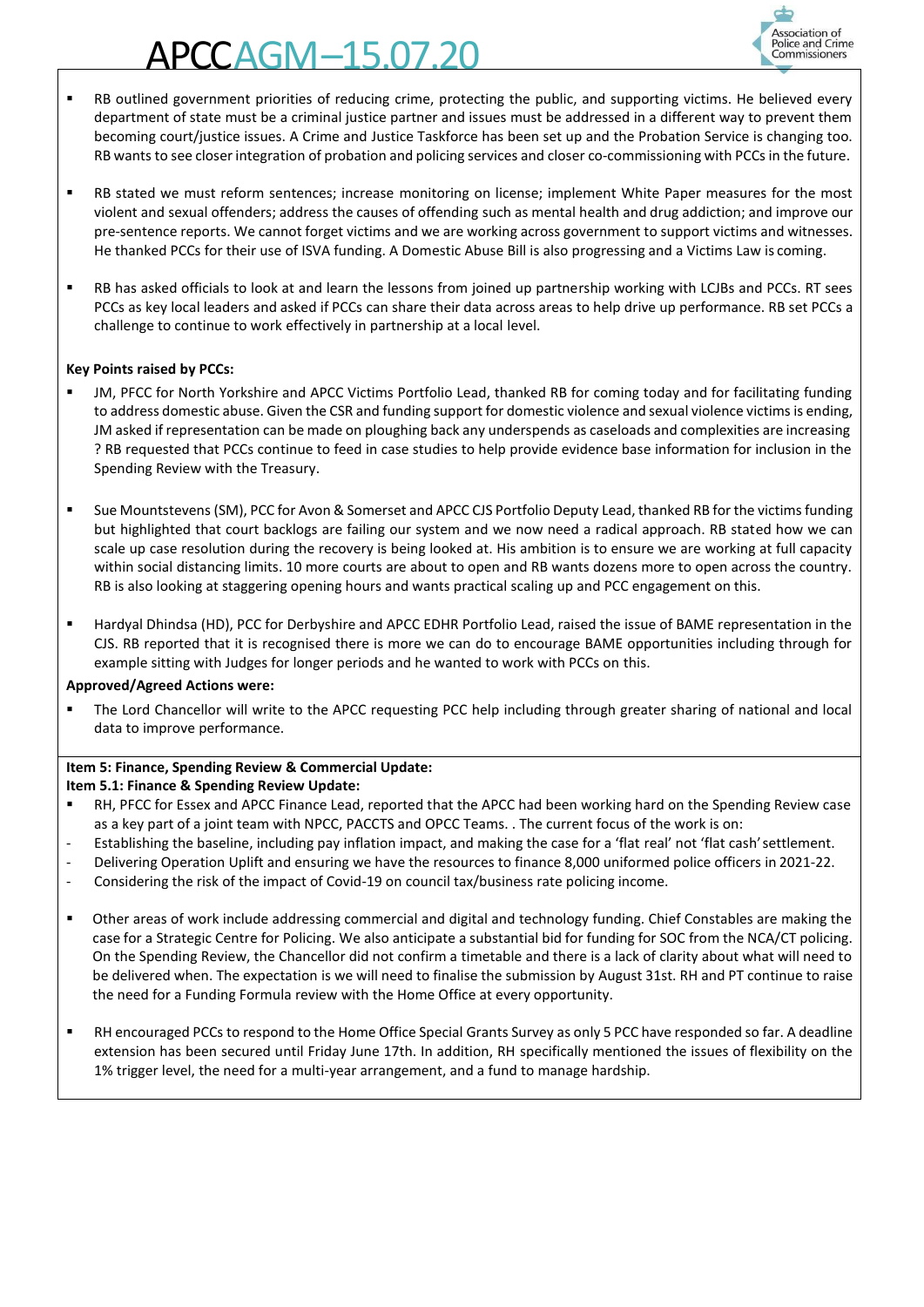## AGM–15.0



#### **Approved/Agreed Actions were:**

- All PCCs were urged to complete and return the Home Office Special Grants Survey ASAP.
- **EXECT** Simon Efford (APCC) would circulate the link to the survey again including the draft APCC Special Grants Survey response to PCCs.

#### **Item 5.2: BlueLight Commercial Update:**

- Matthew Scott (MS), PCC for Kent and Chair of Blue Light Commercial and the National Commercial Board, updated PCCs on the letter he had recently sent to the Policing Minister Kit Malthouse which underlined the procurement and shared services savings made so far by policing. This included £437m in procurement savings since 2015, greatly exceeding the original 2015 5 year target of £350m and being on track to deliver the 3 year £100m of cashable procurement savings by March 2021. He was grateful for all the hard work put in by many into delivering them.
- Lianne Deeming, the new CEO of BlueLight Commercial, was introduced. She noted that the Company had been formally in place since June 1st with its 9 strong board, which included 5 PCCs and 2 Chief Constables, and its website was live. She was looking at the organisational design of the company to ensure it was set up properly and fit to run. Key immediate objectives included onboarding the staff required: 5 were in place, 14 had been offered positions and another 9 roles advertised. By September, the hope was to have 28 in the team who would be focussing on the organisational key pillars. This would include work on the fleet, including reengaging with the tender process, helping with police aviation, and work in respect of the people and professional services category. BlueLight Commercial had already been very involved in helping Operation Talla with PPE and it had an important role to play in engaging with supply chains to address peaks in demand and pinch points.
- Other areas with potential for making savings included on Energy, where there was a potential for £10m of savings, and estates. The figures would be validated and proposals in that area would be shared by October. The Company would also be looking into how to build social value into its strategies and it would be pursuing the journey to commercial excellence which would include simplifying the process for contracting so that we can be more agile. As a contracting body it would need a guarantee at some point in order to be able to go to market. Work would be taken forward on engaging Fire and other agencies that wanted to join in with the collaborative approach.

#### **Key Points raised by PCCs:**

- Some PCCs had paid out considerable sums of money on behalf of all to purchase PPE and they needed that money reimbursed by the Government and as quickly as possible. RH said that there had been repeated assurances from the Minister that this would be done, although not in writing. There were currently discussions taking place on the channel by which reimbursement might take place, which could be via the NHS. It was noted that we would need to address any suggestion that future PPE should be sourced through the DHSC.
- MBW clarified that the NPAS Board is ultimately responsible for work looking at the commercial options for the airfleet.
- Martin Surl, PCC for Gloucestershire and new APCC Lead for the environment and sustainability, was keen to meet up and discuss how these issues could be linked into vehicles and property.

#### **Approved/Agreed Actions were:**

Lianne Deeming agreed to pick up Martin's request so that sustainability could be taken into account in BlueLight Commercial's strategies.

#### **Item 6: Key Portfolio Updates:**

▪ **Workforce Portfolio Update:** Kim McGuinness (KM), PCC for Northumbria and APCC Workforce Portfolio Lead, updated PCCs that the APCC has joined with the NPCC and the CPOSA in a Chief Officers Working Group to look at the pay and conditions of chief officers, including Chief Constables. KM and SM are the PCC representatives on the group. The first meeting considered terms of reference and agreed that an Independent Chair would facilitate discussion and business. The group acknowledge that pay and conditions only play a small part in the small number of candidates applying for Chief Officer vacancies and progress needs to be made in other areas. SM noted that issues around pensions are possibly the main obstacle in place.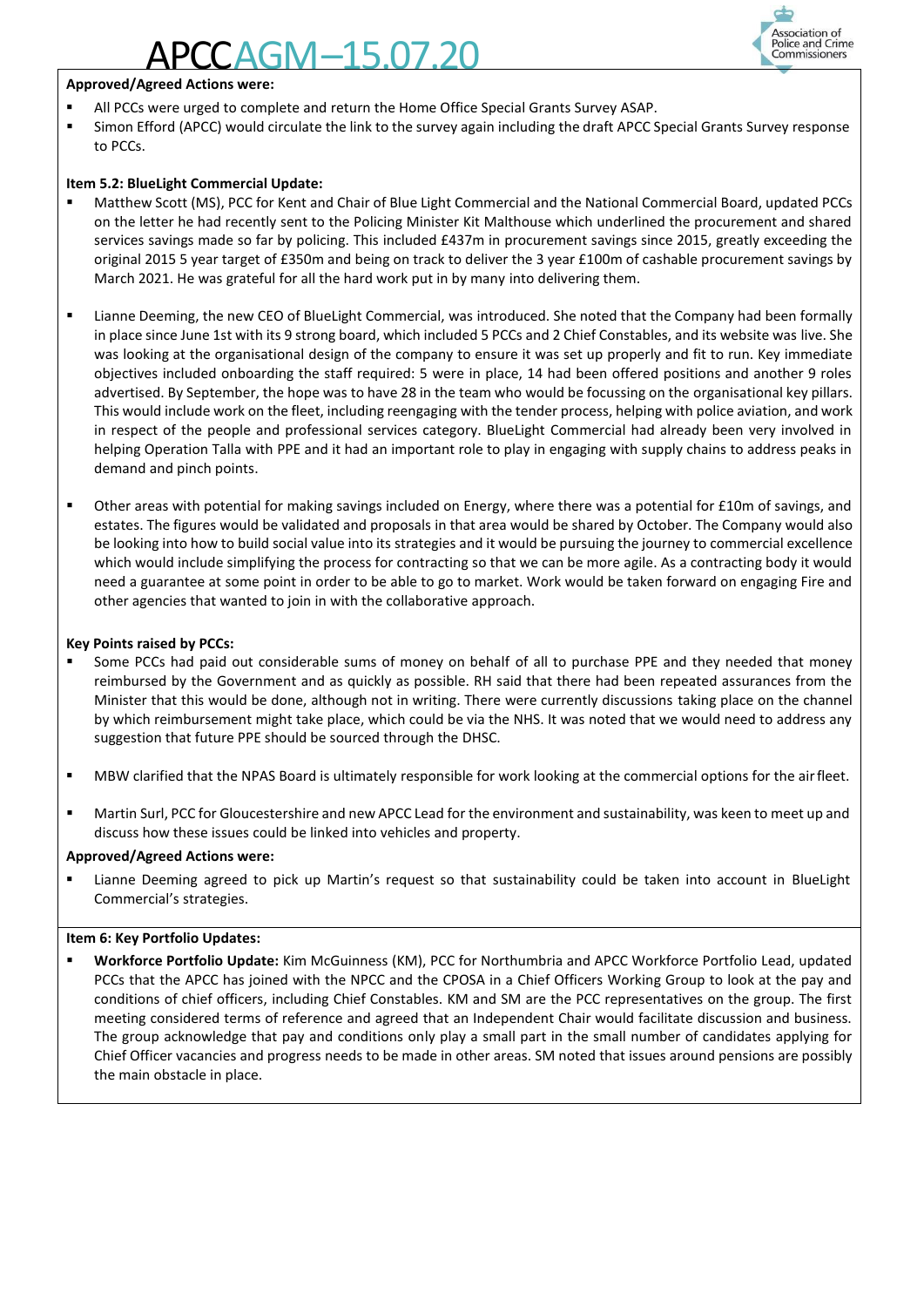

- **APCCAGM–15.07.20 Exercision of Police and Crime**<br> **Forensics Portfolio Update:** PT thanked Martyn Underhill, PCC for Dorset and APCC Forensics Lead, for his work on Forensics Capabilities. MU reported that the FCN membership network is the best way to influence change and a S22 agreement has been circulated for PCCs and Chief Constables to sign which will help meet the Policing Vision and government priorities on reducing crime and keeping people safe. His ACC in Dorset is going around the country to address any questions on this.
- **NPAS Update:** MBW thanked PCC representatives on the NPAS Board for their work on police aviation. Next steps include holding regional consultation events. The devolution issue on the transfer of assets with the Mayoral Model has not been addressed and we need Regional PCC engagement on where this sits. One PCC commented that this decision is a matter for PCCs not Chief Constables, which was agreed by MBW.
- **Roads Policing and Road Safety Portfolio:** Alison Hernandez (AH), PCC for Devon & Cornwall and APCC Roads Policing and Road Safety Portfolio Lead, outlined the APCC has an opportunity to drive this agenda forward with an HMICFRS Thematic Report on roads policing imminent. AH will email PCCs to identify their regional representation on roads policing and road safety given the impact of this issue. PCCs agreed that whilst disappointed this is not a Ministerial priority, it is for PCCs.

#### **Approved/Agreed Actions were:**

- PCCs were requested to sign the Forensics S22 agreement in order to progress forensics work.
- PCCs were requested to attend and participate in imminent NPAS regional consultation events.
- PCCs were requested to respond to the APCC Regional Roads Policing/Roads Safety Lead invitation email and to email AH regarding what works in this area.

#### **Item 7: Key Discussion Items:**

#### **Item 7.1: Addressing race disparity & disproportionality in policing/CJS:**

- PT discussed the establishment of the new APCC Working Group on Race Disparity and disproportionality, in response to the death of George Floyd and the Black Lives Matter movement. PT thanked David Munro (DM) and HD for their work leading the EDHR portfolio and setting up this Working Group, which will be jointly chaired by PT and JM, the APCC Lead on Transparency and Integrity. PT also thanked DM, who at the AGM stepped down as the APCC Lead on EDHR, for his work over the years, which has been instrumental in providing a voice at a national level for PCCs on EDHR Issues.
- JM stated the Working group met on July 3rd, bringing together the APCC Leads on EDHR, Criminal Justice, Transparency and Integrity, Workforce, Victims, and Mental Health and Custody. The summary of this meeting is provided at Annex 7A in the AGM papers. JM said that the Working Group will be an important "dock-in" to other national organisations working to address race disparity, for example the NPCC and the IOPC. Working Group Members had agreed on an action plan for future work including:
- National-level work with the NPCC, the CoP and other partners. There is an initial meeting with NPCC Chair Martin Hewitt shortly to discuss the proposed NPCC review and how we can best link up with their work.
- The APCC encouraging firmer commitments on ethnicity data from government departments, in order to support PCCs' scrutinising role.
- The APCC facilitating discussion amongst PCCs on the potential benefits of the model used in the Police Service Northern Ireland to improve the service's representation of the religious communities it serves.
- The APCC developing a toolkit to assist PCCs in their work locally in driving progress and facilitating the sharing of good practice in this area.
- HD, APCC Lead on EDHR, stated that he welcomed the formation of the group and highlighted how the current opportunity to address race disparity needs to be seized. He further emphasised the need for improved data collection on ethnicity, and the need for APCC and NPCC workplans to tackle race disparity to complement one another.

#### **Key Points raised by PCCs:**

- This work is urgent and its vital that the APCC focus on the role PCCs can play in tackling race disparity. Recruitment and retention need to be addressed across the piece, including OPCC staff. Improving workforce diversity will improve the public service forces and OPCCs provide. Good partnership arrangements are needed to ensure progress.
- Meetings held locally with Black Lives Matter groups have been productive. BLM make the point that greater diversity in the workforce will not make a positive difference unless the "atmosphere of racism" is challenged head-on.